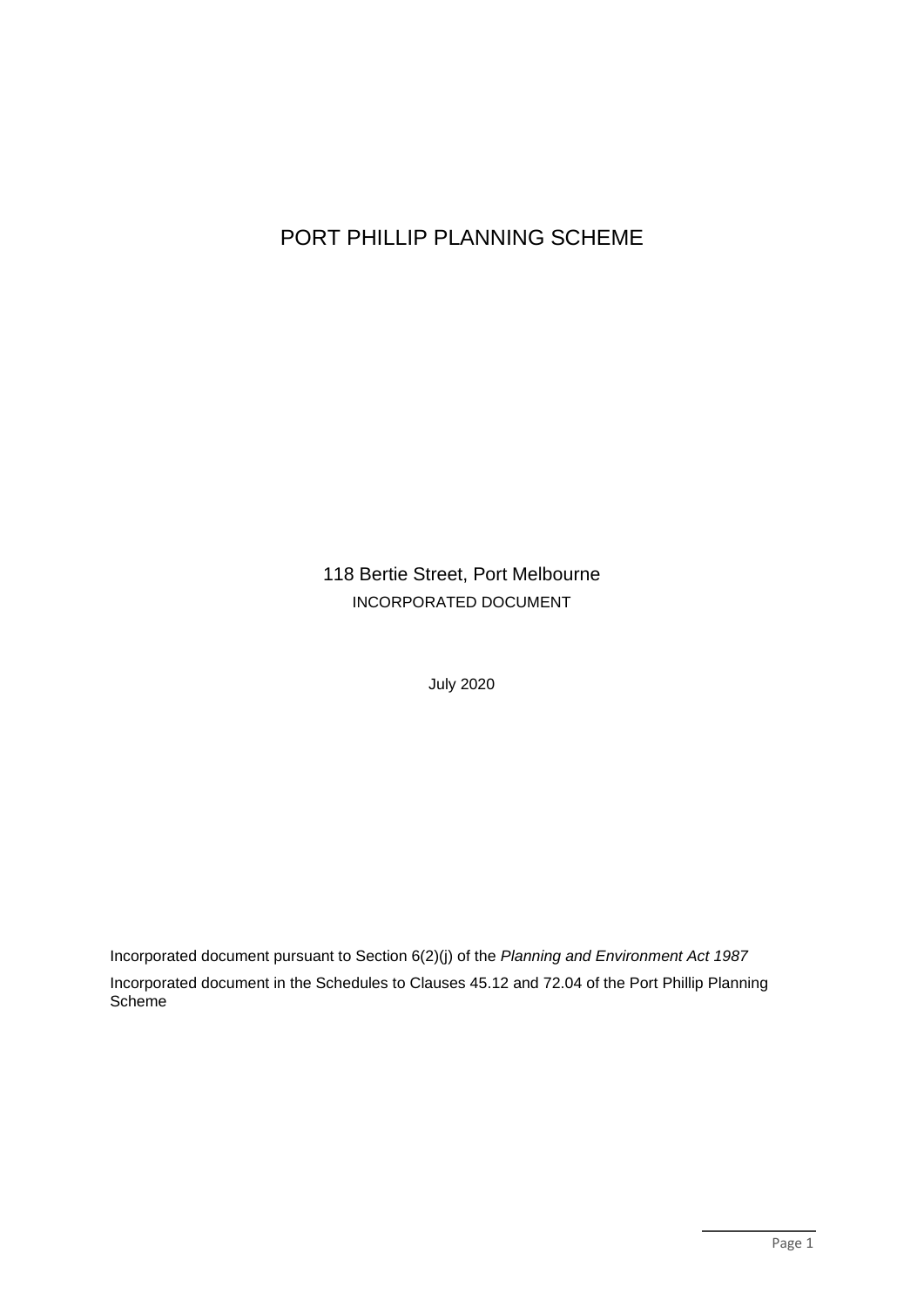# **1. INTRODUCTION**

- 1.1. This document is an Incorporated Document in the schedules to Clauses 45.12 and 72.04 of the Port Phillip Planning Scheme (the Planning Scheme) pursuant to section 6(2)(j) of the *Planning and Environment Act 1987.*
- 1.2. The land identified in Clause 3 of this document may be used and developed in accordance with the specific control contained in Clause 4 of this document.
- 1.3. The control in Clause 4 prevails over any contrary or inconsistent provision in the Planning Scheme.
- 1.4. The Minister for Planning is the responsible authority for administering Clause 45.12 of the Planning Scheme with respect of this Incorporated Document except that:
	- a) The City of Port Phillip is the responsible authority for matters expressly required by the Incorporated Document to be endorsed, approved or done to the satisfaction of the City of Port Phillip;
	- b) The Victorian Planning Authority is the responsible authority for matters under Division 2 of Part 9 of the Act relating to any agreement that makes provision for development contributions;
	- c) The City of Port Phillip is the responsible authority for the enforcement of the Incorporated Document.

# **2. PURPOSE**

2.1. To facilitate the demolition of an existing building, use and development of the land identified in Clause 3 for a mixed-use development comprising dwellings, offices and retail premises in accordance with Clause 4 of this document.

# **3. LAND DESCRIPTION**

3.1. The control in Clause 4 applies to the land at 118 Bertie Street, Port Melbourne being the land contained in Certificate of Title Volume 10267 Folio 567 and more particularly described as Lot 1 on Plan of Subdivision 342848C. The land is identified in Figure 1 below.



*Figure 1: Map of Land subject to this Incorporated Document*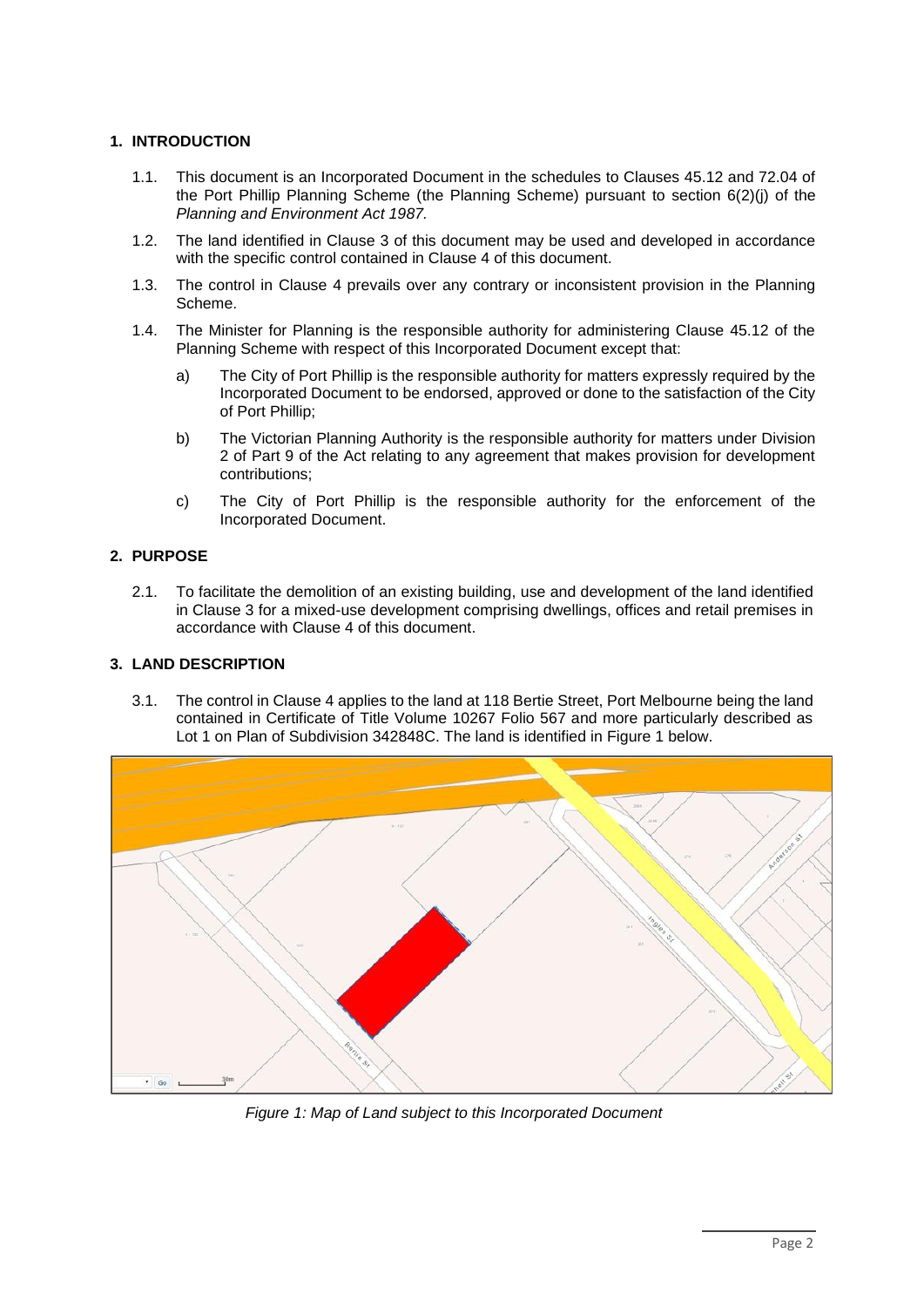# **4. CONTROL**

#### **Exemption from the Planning Scheme requirements**

- 4.1. Subject to Clause 4.2 no planning permit is required for, and no provision in the Planning Scheme operates to prohibit, control or restrict the use or development of the land in accordance with the provisions contained in this Clause 4.
- 4.2. A permit is required to subdivide the land, with the exception of a subdivision which creates a road and no additional lots are created.
- 4.3. An application for subdivision is exempt from the requirements in Clause 45.11 (Infrastructure Contributions Overlay) of the Planning Scheme but not from the requirements in Clause 53.01 (Public Open Space Contribution and Subdivision) if applicable.

## **Approved use and development**

- 4.4. The dwellings approved by this control may only be used for a Build to Rent scheme (where the land is held in single ownership and occupation is comprised of rental tenancies with shared facilities provided through a centralised management arrangement), unless otherwise approved in writing by the Responsible Authority.
- 4.5. The use and development of the land must be undertaken generally in accordance with all documents approved under Clause 4.

## **Amended plans**

- 4.6. Before the development starts, excluding demolition, excavation, piling and site preparation works, amended plans must be submitted to and approved by the Responsible Authority. The plans must be drawn to scale and fully dimensioned including to show natural ground level, floor levels, wall and building heights and lengths, with heights to be expressed to Australian Height Datum (AHD) and three copies plus an electronic copy must be provided. The plans must be generally in accordance with the architectural plans entitled Drawing No. 1518 - A 0000 Rev D to 1518 - A 9001 Rev D (64 sheets), all dated 20 May 2019, prepared by Mako Architecture but modified to show:
	- a) A zero lot line to the ground level retail tenancy to the Bertie Street and new roadway frontage.
	- b) Reduced setback of the ground floor residential entrances, entrance to the bicycle store and entry into the lobby of the tower from the new roadway to provide improved safety to pedestrians.
	- c) Improved legibility through design for the building entry to the tower to provide a line of sight from the concierge area from the new roadway.
	- d) A recess in the south elevation (from ground level to level 6) to provide a readily identifiable entrance into the lobby of the building (in a similar architectural expression, dimension and setback adopted in the building entry from Bertie Street).
	- e) Provision of an airlock between the car park and the apartments in the podium at levels 2, 3 and 4.
	- f) Refinement of the design of the truck bay entry, roller door position and associated services to reduce visual impacts on the public realm and enhance pedestrian safety.
	- g) The layout of apartments to comply with the Standards of Clause 58 of the Port Phillip Planning Scheme.
	- h) A plan and cross section of the new road showing above and below ground placement of services, streetlights and trees (as applicable).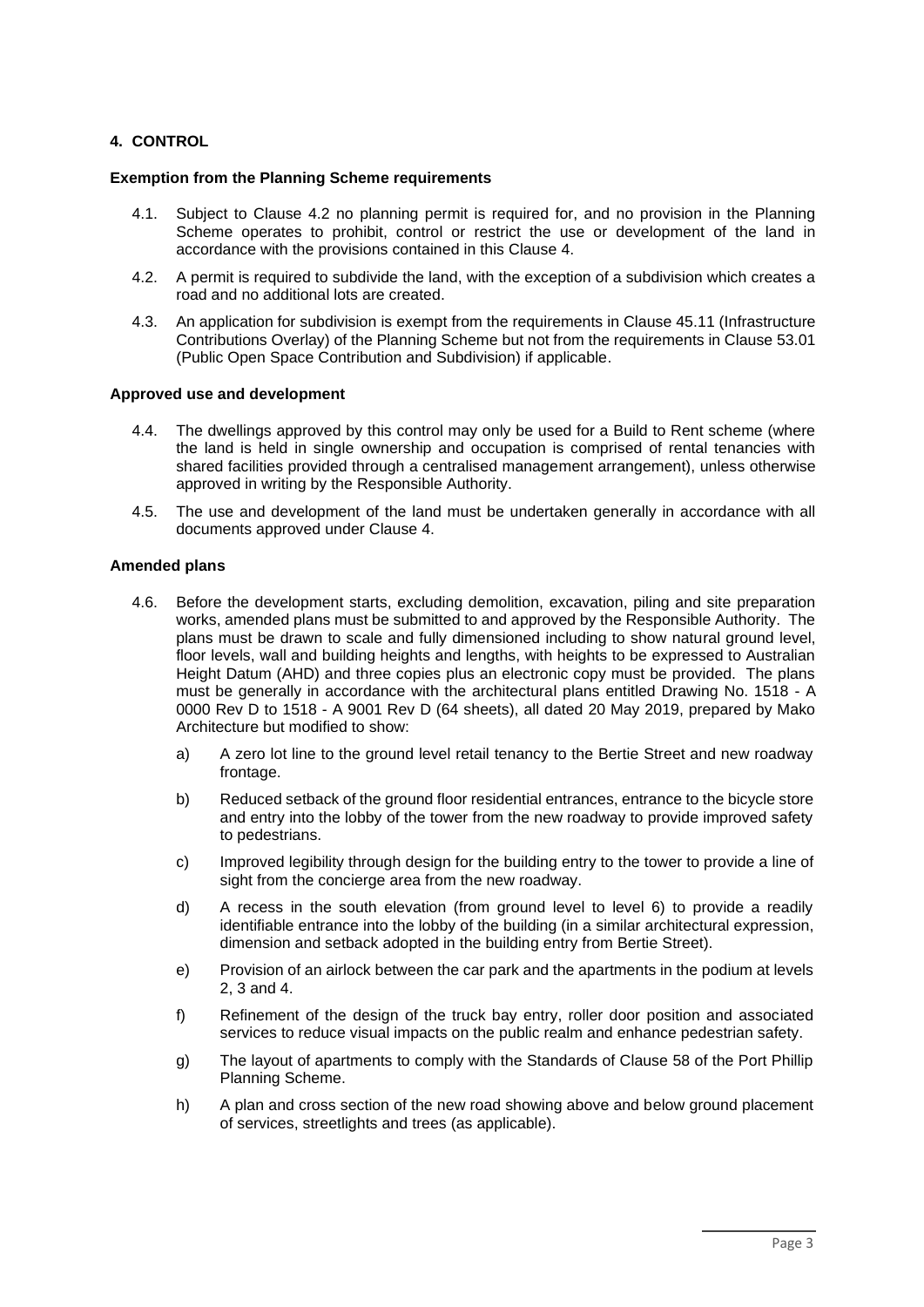- i) Consistent paving treatment for the crossover/driveway to the south-east corner of the land and the pedestrian path that runs the length of the south-east side boundary.
- j) The vehicle crossing off the new road to incorporate an intermediate pedestrian refuge or be reduced in width to 6.1m or less.
- k) Plan notations for all vehicle crossing works to be in accordance with the City of Port Phillip Vehicle Crossing Guidelines and Standard Drawings.
- l) Plan notations for the project to achieve a minimum 5 Star Green Star Design and As-Built rating (with a 10% buffer, achieving 66 points) with the Green Building Council of Australia.
- m) Plan notations for the project to include the Sustainable Design Measures and Water Sensitive Urban Design measures of the approved Sustainable Management Plan and Water Sensitive Urban Design Response.
- n) Visitor bicycle parking for the retail / commercial spaces; spaces should be in a location that is visible on approach to the building and in a space with public surveillance.
- o) Swept path plans confirming a B85 and B99 vehicle can enter/exit all ramps at the same time.
- p) A swept path plan confirming truck access to and from the loading bay.
- q) The disabled car park design to meet AS 2890.6.
- r) An additional 300mm clearance around the two car share bays.
- s) Headroom clearance in the car park and along all ramps.
- t) Any changes necessary to meet the requirements of the Melbourne Water conditions below and any consequential design changes required to ensure a seamless transition from the public realm to the private realm.
- u) Cross-sections for each commercial and retail tenancy (as appropriate) showing finished floor levels of both external and internal areas and their interface between the public and private realm.
- v) Plan notations requiring the project to meet:
	- the requirements of the Façade Strategy in the corresponding condition(s) below.
	- the requirements for external reflectivity in the corresponding condition(s) below.
	- the requirements for Landscaping and the Public Realm in the corresponding condition(s) below.
	- the requirements for Traffic, Parking and Loading and Unloading in the corresponding condition(s) below.
	- the requirements for new Roads and Laneways in the corresponding condition(s) below.
	- the requirements of the Waste Management Plan in the corresponding condition(s) below.
	- the Noise Attenuation and Mitigation requirements in the corresponding condition(s) below.
	- the requirements of the Amenity Impact Report in the corresponding condition(s) below.
	- the requirements of the Wind assessment in the corresponding condition(s) below.
	- the requirements of Melbourne Water in the corresponding condition(s) below.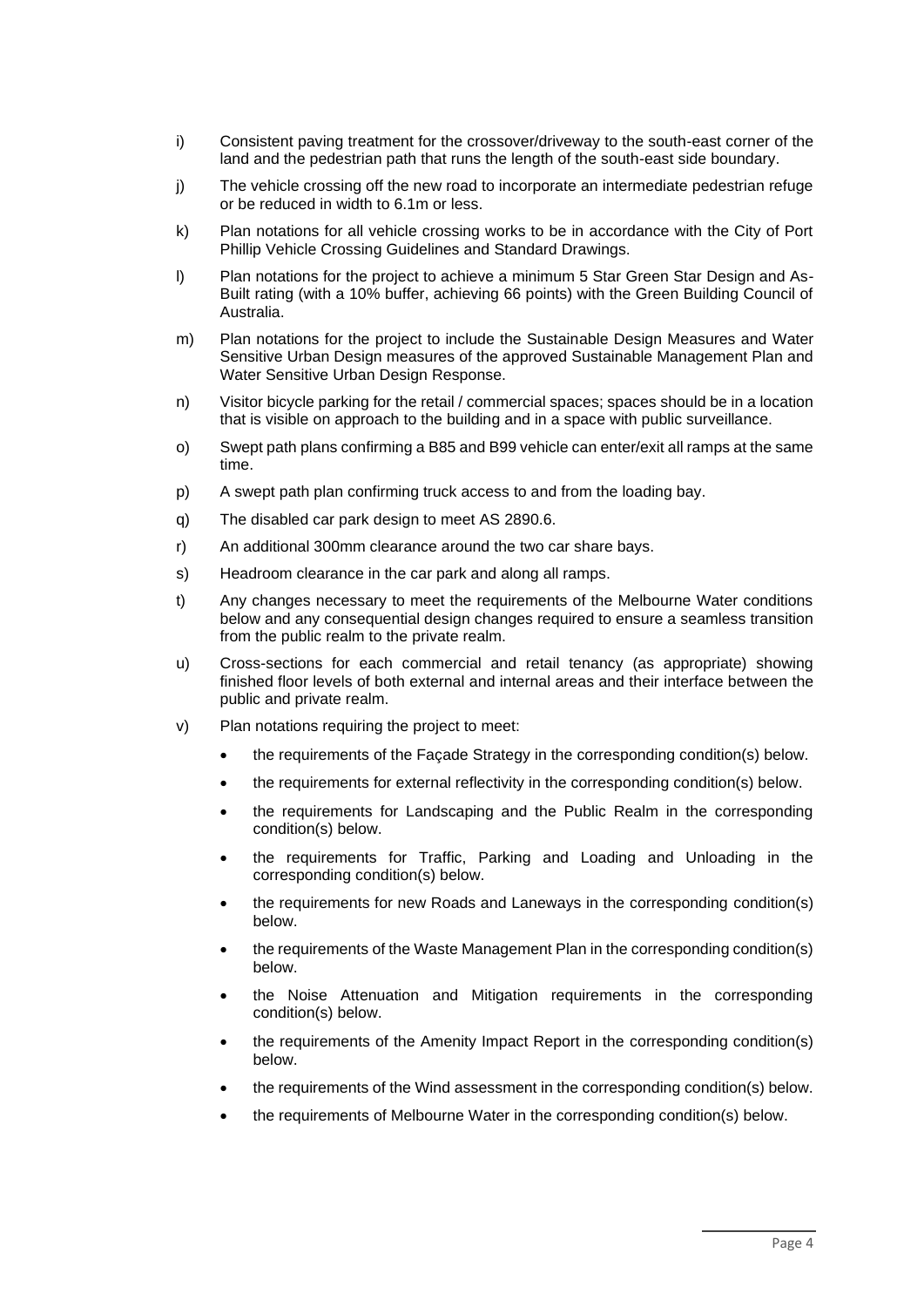• the Environmentally Sustainable Design, Green Star and Third Pipe requirements in the corresponding condition(s) below, including details of the proposed roof top solar PV.

# **Layout and use of the development not to be altered**

4.7. The development on the land as shown on the approved plans must not be altered or modified without the prior written consent of the Responsible Authority.

# **Aboriginal Cultural Heritage**

- 4.8. Before the development starts, including demolition, bulk excavation and site preparation works and works to remediate contaminated land, one of the following must be provided to the Responsible Authority:
	- a) A report prepared by a suitably qualified professional confirming to the satisfaction of the Responsible Authority that a Cultural Heritage Management Plan (CHMP) pursuant to the *Aboriginal Heritage Act 2006* is not required; or
	- b) A certified Preliminary Aboriginal Heritage Test (PAHT) under sections 49B and 49C of the *Aboriginal Heritage Act 2006* in respect of the development of the land; or
	- c) A letter from Aboriginal Victoria confirming a CHMP has been approved for the land.

All works on the land must be carried out or constructed in accordance with the requirements of any approved CHMP or otherwise in accordance with the requirements of the *Aboriginal Heritage Act 2006* and *Aboriginal Heritage Regulations 2018*.

#### **Façade Strategy & Materials and Finishes**

- 4.9. Before the plans required by Clause 4.6 are approved, a Facade Strategy must be submitted to and approved by the by the Responsible Authority in consultation with the City of Port Phillip. Unless specified otherwise by the Responsible Authority, the Facade Strategy must be generally in accordance with the Design response dated 17 April 2019 prepared by Mako Architecture and also include:
	- a) A concise description by the architect of the building design concept and how the façade works to achieve this.
	- b) A schedule of colours, materials and finishes, including the colour, type and quality of materials showing their application and appearance. This can be demonstrated in coloured elevations or renders from key viewpoints, to show the materials and finishes linking them to a physical sample board with clear coding.
	- c) Elevation details generally at a scale of 1:50, or other suitable scale agreed to by the Responsible Authority, illustrating typical building details, entries and doors, utilities, and any special features which are important to the building's presentation.
	- d) Cross sections or other method of demonstrating the façade systems, including fixing details indicating junctions between materials and significant changes in form and/or material.
	- e) Information about how the façade will be accessed, maintained and cleaned.
	- f) Example prototypes and/or precedents that demonstrate the intended design outcome as indicated on plans and perspective images, to produce a high-quality built form outcome in accordance with the design concept.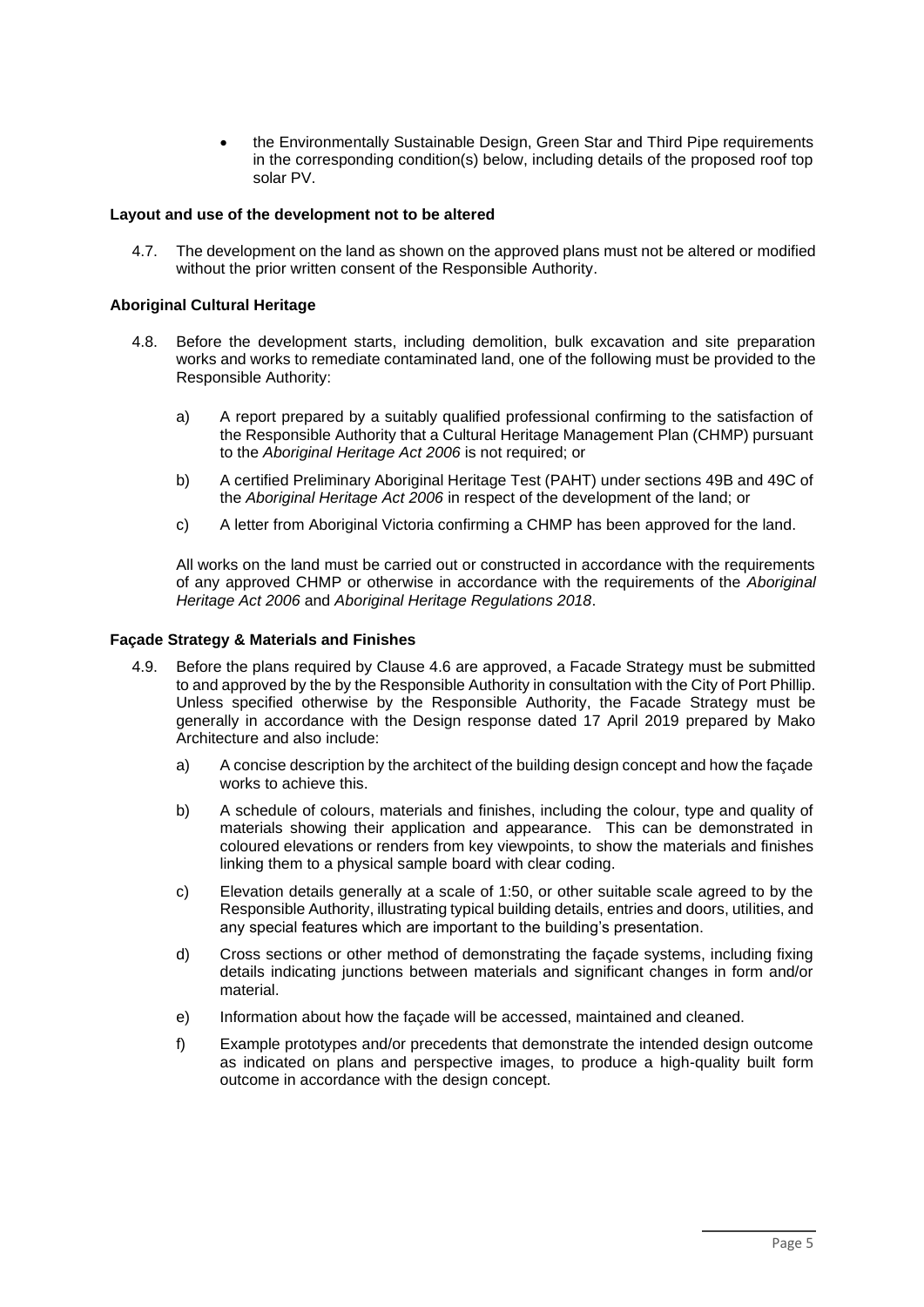# **Reflectivity**

4.10. Except with the consent of the Responsible Authority, all external facade materials and finishes must be of a type that does not reflect more than 20% of visible light when measured at an angle of incidence normal to the surface of the facade.

# **Landscaping and Public Realm**

- 4.11. Before the plans required by Clause 4.6 are approved, a detailed landscaping and public realm plan(s) must be submitted to and approved by the City of Port Phillip. The plan(s) must be generally in accordance with the plans prepared by NBRS & Partners Pty Ltd dated 16/05/2019 (Revision B) and accompanying report, and include:
	- a) Detailed landscaping for the ground floor, podium and roof communal areas.
	- b) A planting schedule of all proposed trees and other vegetation including botanical name, common names, pot sizes, sizes at maturity, and quantity of each plant and their protection and maintenance.
	- c) How the landscaping responds to water sensitive urban design principles, including how rainwater will be captured, cleaned and stored.
	- d) Details of all hard-landscaping materials, finishes and treatments and urban design elements including paving, lighting, seating and balustrading.
	- e) Details of surface materials and finishes and construction of retaining walls, pathways, kerbs and access ways.
	- f) Elevations, sections, levels and details including materials and finishes of public realm works including reconstruction of public assets.
- 4.12. All landscaping shown in the approved landscape and public realm plans must be carried out and completed prior to occupation of the building and thereafter maintained to the satisfaction of the City of Port Phillip.

# **Public Lighting Plan**

- 4.13. Before the development starts, excluding demolition, excavation, piling, site preparation works and works to remediate contaminated land, a detailed lighting plan must be prepared and approved by the City of Port Phillip. This plan must:
	- a) Identify all proposed lighting sources, lux levels and spillage details and address how the lighting will integrate with the existing lighting in the interfacing public spaces.
	- b) Require all public lighting to conform with AS1158, AS3771 and the Public Lighting Code September 2001.
- 4.14. The approved lighting plan must be implemented as part of the development to the satisfaction of the City of Port Phillip.

#### **Demolition Management Plan**

- 4.15. Before demolition starts, a detailed Demolition Management Plan (DMP) must be submitted to and approved by the City of Port Phillip. The DMP's objectives must be to minimise the impact of works associated with the demolition on neighbouring buildings and structures and activities conducted in the area generally. The DMP must address the following matters:
	- a) Staging of dismantling/demolition.
	- b) Site preparation.
	- c) Public safety, amenity and site security.
	- d) Management of the construction site and land disturbance.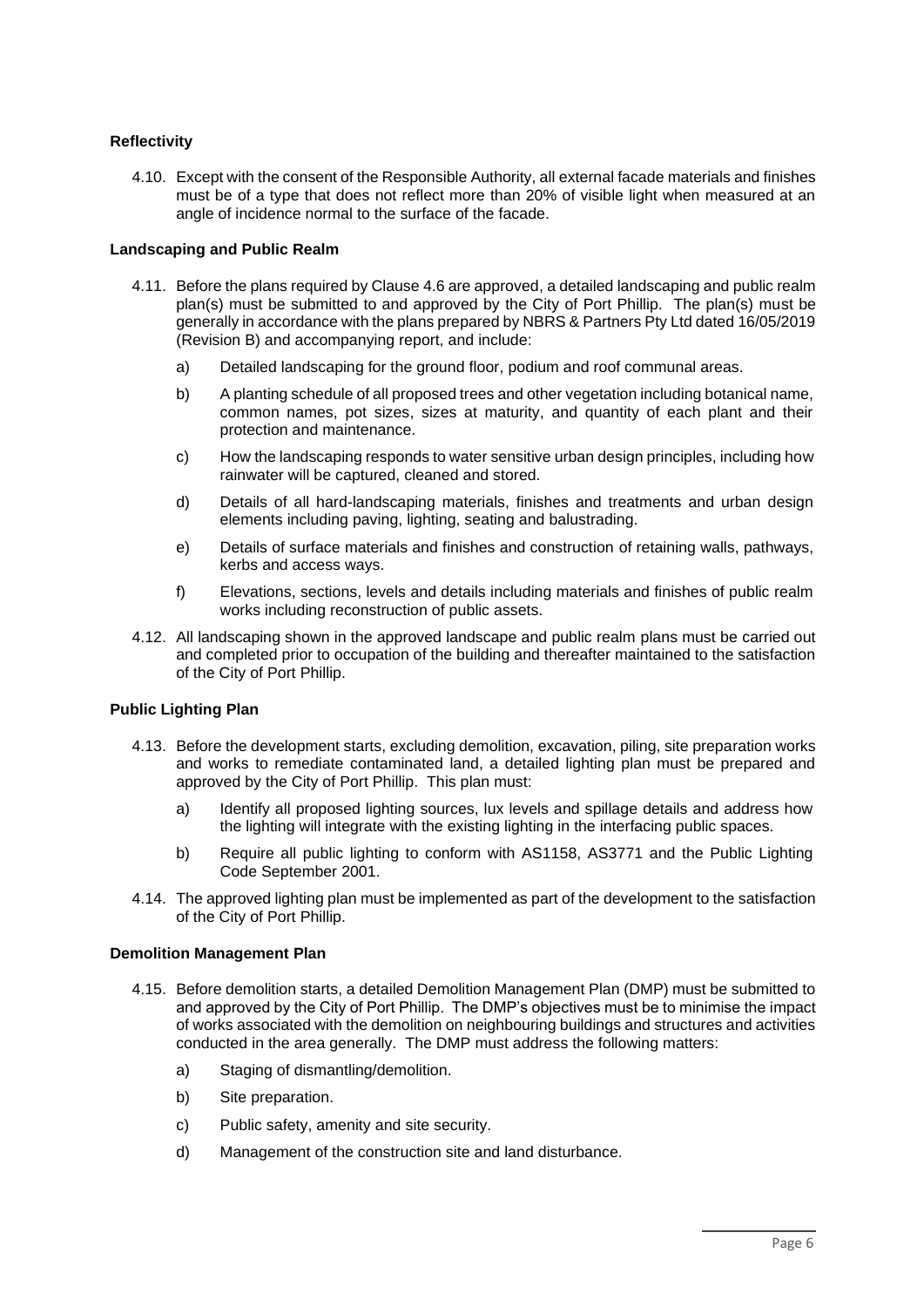- e) Operating hours, noise and vibration controls.
- f) Air and dust management.
- g) Waste and materials reuse.
- h) Stormwater and sediment control.
- i) Management of public access and vehicle, bicycle and pedestrian linkages around the site during demolition.
- j) Protection of existing artworks in the public realm.
- k) Site access and traffic management (including any temporary disruptions to adjoining vehicular, bicycle and pedestrian access ways).
- l) Details of temporary buildings or works (such as landscaping works to activate and improve the site and street frontage) to be constructed should works cease and the site remain vacant for 6 months after completion of demolition.
- 4.16. Demolition must be carried out in accordance with the approved DMP to the satisfaction of the City of Port Phillip.

## **Traffic, Parking and Loading/Unloading**

- 4.17. Before the plans required by Clause 4.6 are approved, an updated traffic engineering assessment including functional layout plans and other supporting information as appropriate must be submitted to and approved by the City of Port Phillip. The traffic engineering assessment must be generally in accordance with the Traffic Impact Assessment Report prepared by Transport and Traffic Planning Associates, Rev 1 dated May 2019.
- 4.18. The internal design of the car park and loading docks, the positioning of boom gates, card readers, control equipment, including car park control points, and ramp grades must be generally in accordance with the Australian and New Zealand Standard 2890.1-2004 and to the satisfaction of the City of Port Phillip.
- 4.19. The loading and unloading of vehicles and delivery of goods to and from the premises must at all times take place within the boundaries of the site and should not obstruct access to the car park of the development to the satisfaction of the City of Port Phillip.
- 4.20. Traffic access and parking and loading/unloading arrangements must not be altered without the prior written consent of the City of Port Phillip.
- 4.21. Before the development is occupied, vehicle crossings must be constructed in accordance with the City of Port Philip's Vehicle Crossing Guidelines and standard drawings to the satisfaction of the City of Port Phillip. All redundant crossings must be removed and the footpath, nature strip, kerb and road reinstated as necessary at the cost of the applicant/owner and to the satisfaction of the City of Port Phillip.

#### **New roads and laneways**

- 4.22. Before the development starts excluding demolition, excavation, piling, site preparation works, and works to remediate contaminated land, Engineering Drawings and Computations (as applicable) must be submitted to and approved by the City of Port Phillip the following matters:
	- a) All road works and associated drainage to the satisfaction of the City of Port Phillip.
	- b) A cross section of the new road must be submitted showing above and below ground placement of services, streetlights and trees (as applicable).
	- c) The plans and cross section of the new road must demonstrate how services, driveways and street lights will be placed so as to achieve the street reserve width and accommodate street tree planting (as applicable).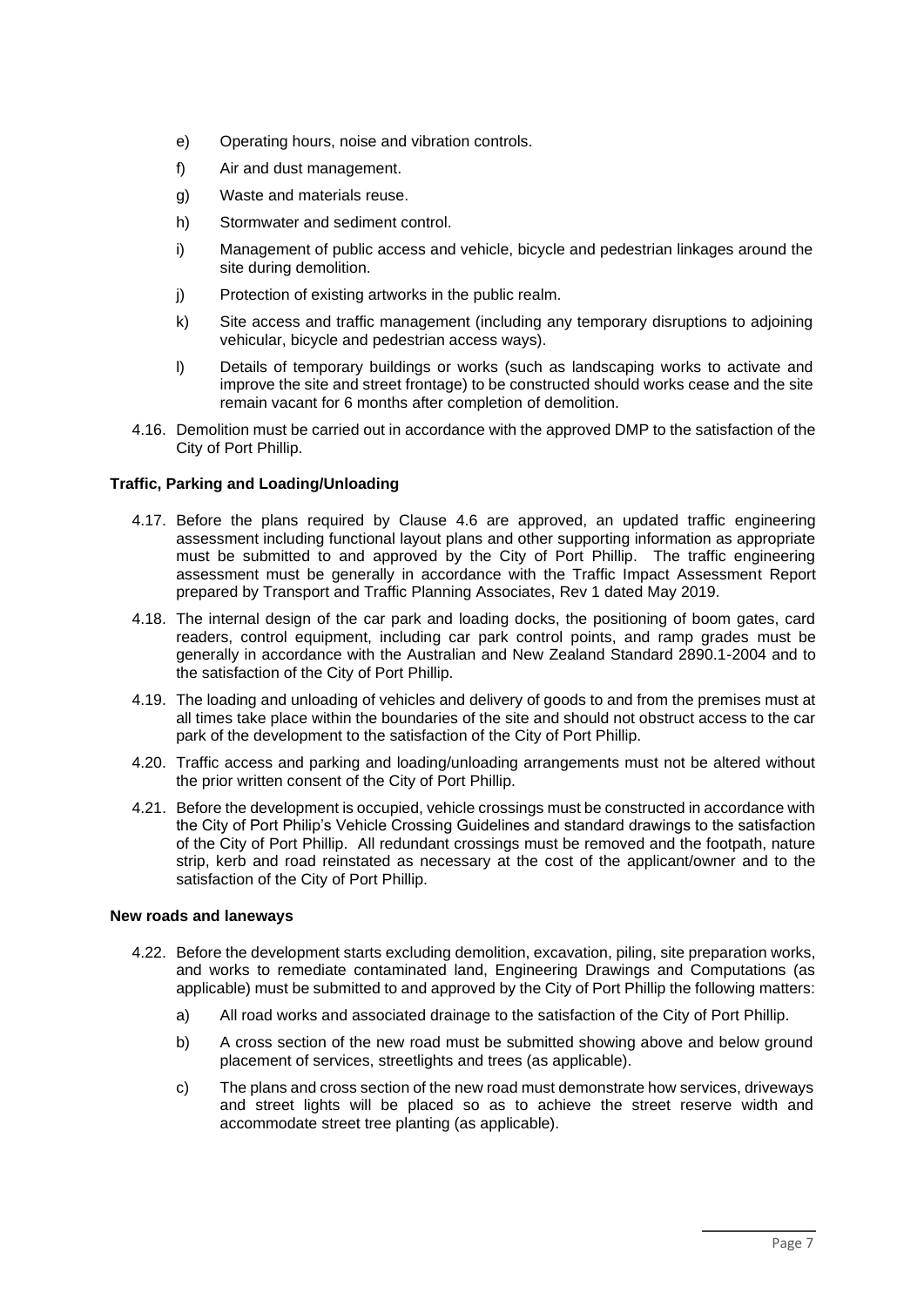- d) Independent drainage, the direction of stormwater runoff and a point of discharge for the land to the satisfaction of the City of Port Phillip.
- e) Underground reticulated water (including dual reticulation and a connection point to connect to a potential future precinct scale alternative water supply via a third pipe network), sewerage, gas, electricity and telecommunications located and bundled (utilising common trenching) to the satisfaction of the City of Port Phillip and the relevant servicing authority(s).
- f) All works for stormwater, Water Sensitive Urban Design, drainage, street trees, and landscaping.
- g) All bearings, distances, levels, street names, lot numbers, lot sizes, reserves and easements.
- h) A plan certified by an engineer showing the extent and depth and compaction of fill in excess of 300mm placed on the land.
- i) Payment to the City of Port Phillip of an engineering design checking fee equivalent to 0.75% of the values of documented works.
- 4.23. Before the development is occupied, any land identified or set aside as a new road on the approved plans must be transferred to, or vested in the relevant road authority as a public road at no cost to the relevant road authority.

#### **Section 173 Agreement for Build to Rent Scheme**

- 4.24. Before the development starts, excluding demolition, bulk excavation and site preparation works and works to remediate contaminated land the owner of the land must:
	- a) Enter into an agreement under Section 173 of the *Planning and Environment Act 1987* with the Responsible Authority;
	- b) Register the Agreement on the Title for the land in accordance with Section 181 of *the Planning and Environment Act 1987*; and
	- c) Provide the Responsible Authority with the dealing number confirming the registration of the Title.

The agreement must be in a form to the satisfaction of the Responsible Authority, and the applicant must be responsible for the expense of the preparation and registration of the agreement, including the Responsible Authority's reasonable costs and expense (including legal expenses) incidental to the preparation, registration and enforcement of the agreement.

The agreement must provide the following:

a) The dwellings approved may only be used for a Build to Rent scheme (where the land is held in single ownership and occupation is comprised of rental tenancies with shared facilities provided through a centralised management arrangement), unless otherwise approved in writing by the Responsible Authority.

#### **Waste Management Plan**

- 4.25. Before the plans required by Clause 4.6 are approved, an amended Waste Management Plan must be prepared and submitted to and be approved by to the City of Port Phillip. The Plan must be generally in accordance with the Waste Management Plan Rev G dated 16/05/2019 prepared by Elephants Foot Recycling Solutions but modified to:
	- a) Require number of bin allocation and collection points for both Core 1 and Core 2 buildings (for total 165 residential units).
	- b) Provide more details regarding on site waste compaction.
	- c) Allocate space for hard waste.
	- d) Provide more detail on fire prevention on both chute compactor rooms and other waste areas.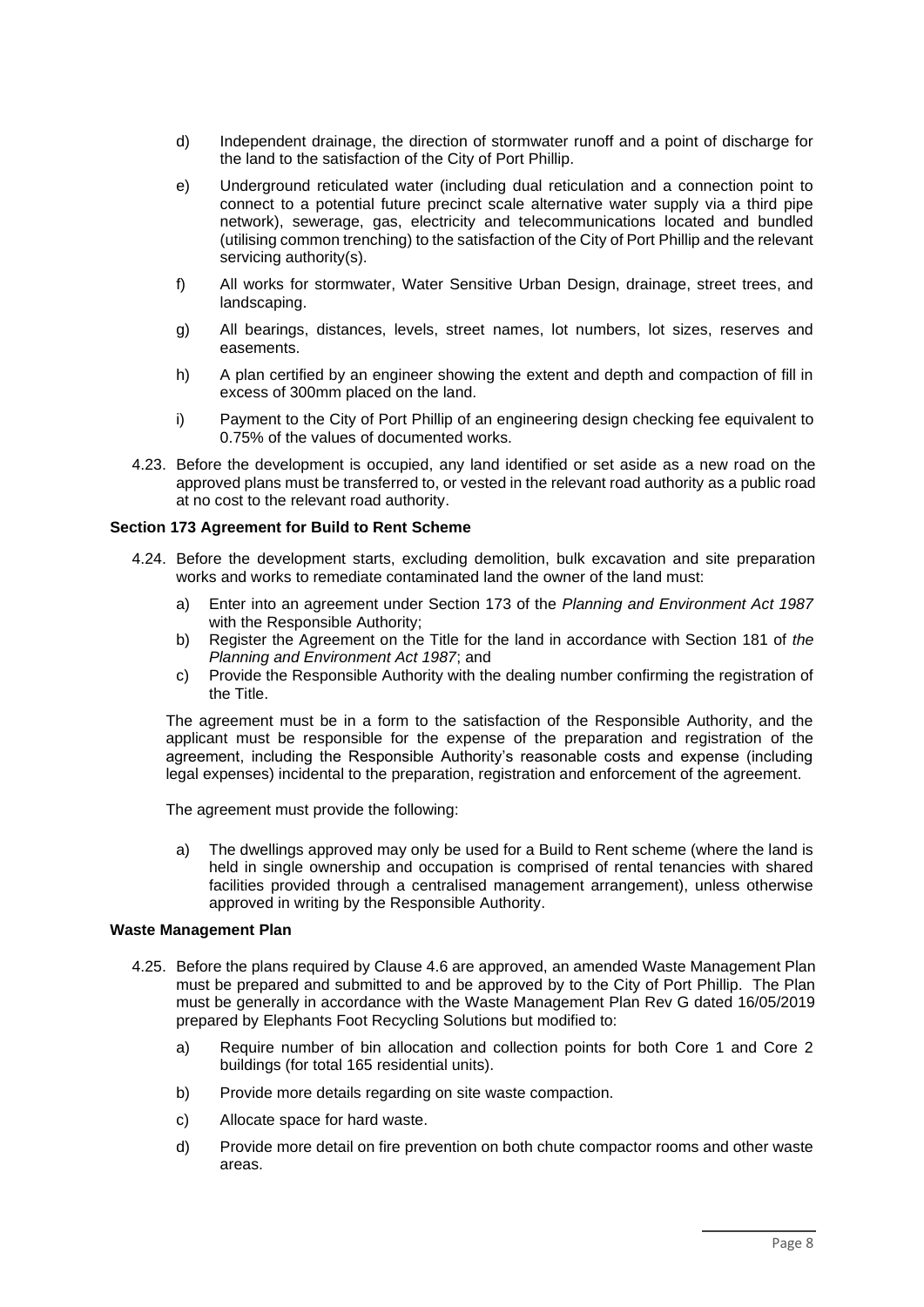4.26. The approved Waste Management Plan must be implemented to the satisfaction of the City of Port Phillip. Waste storage and collection must be undertaken in accordance with the approved Waste Management Plan and must be conducted in such a manner as not to affect the amenity of the surrounding area and which does not cause any interference with the circulation and parking of vehicles on abutting streets.

# **Noise Attenuation**

- 4.27. Before the development starts, excluding demolition and site preparation works, an Acoustic Report prepared by a qualified acoustic consultant must be submitted to and approved by the Responsible Authority. The report must:
	- a) Specify noise attenuation measures to achieve a maximum noise level not greater than 35dB(A) for bedrooms, assessed as an LAeq,8h from 10pm to 6am and 40dB(A) for living areas, assessed as an LAeq,16h from 6am to 10pm;
	- b) Noise levels should be assessed in unfurnished rooms with a finished floor and the windows closed and be based on average external noise levels measured as part of a noise level assessment.
- 4.28. All air conditioning and refrigeration plant must be screened and baffled and/or insulated to minimise noise and vibration to ensure compliance with noise limits determined in accordance with State Environment Protection Policy (Control of Noise from Commerce, Industry and Trade) No. N-1 to the satisfaction of the City of Port Phillip.

# **Amenity Impact Report**

- 4.29. Before the development starts, excluding demolition, excavation, piling, site preparation works, and works to remediate contaminated land, an Amenity Impact Report prepared by a suitably qualified environmental consultant must be submitted to and approved by the City of Port Phillip. The report must be generally in accordance with the Amenity Impact Report prepared by GHD dated May 2019.
- 4.30. The approved Amenity Impact Report must be implemented to the satisfaction of the City of Port Phillip.

#### **Disability Access**

4.31. Before development is occupied, a Disability Discrimination Act Assessment/Audit, prepared by a suitably qualified consultant, must be submitted to the City of Port Phillip. This document must provide an assessment of the development (including public realm works or publicly accessible areas) against the applicable accessibility provisions of the Building Code of Australia and the applicable provisions of the Disability (Access to Premises – Buildings) Standards 2010.

## **Wind Assessment**

- 4.32. Before plans required by Clause 4.6 are approved, an amended comprehensive wind tunnel test and environmental climate assessment report must be submitted to and approved by the Responsible Authority in consultation with the City of Port Phillip. The amended report must be generally in accordance with the report prepared by Windtech dated 28 May 2019 but modified to address all changes required under this Clause 4 and must:
	- a) Include wind tests taken at various points within the surrounding road network, including, carried out on a model of the approved building inclusive of the modifications required to determine the wind impacts of the development and provide recommendations for any modifications which must be made to the design of the building to improve any adverse wind conditions within the public realm and podium rooftop and open space areas.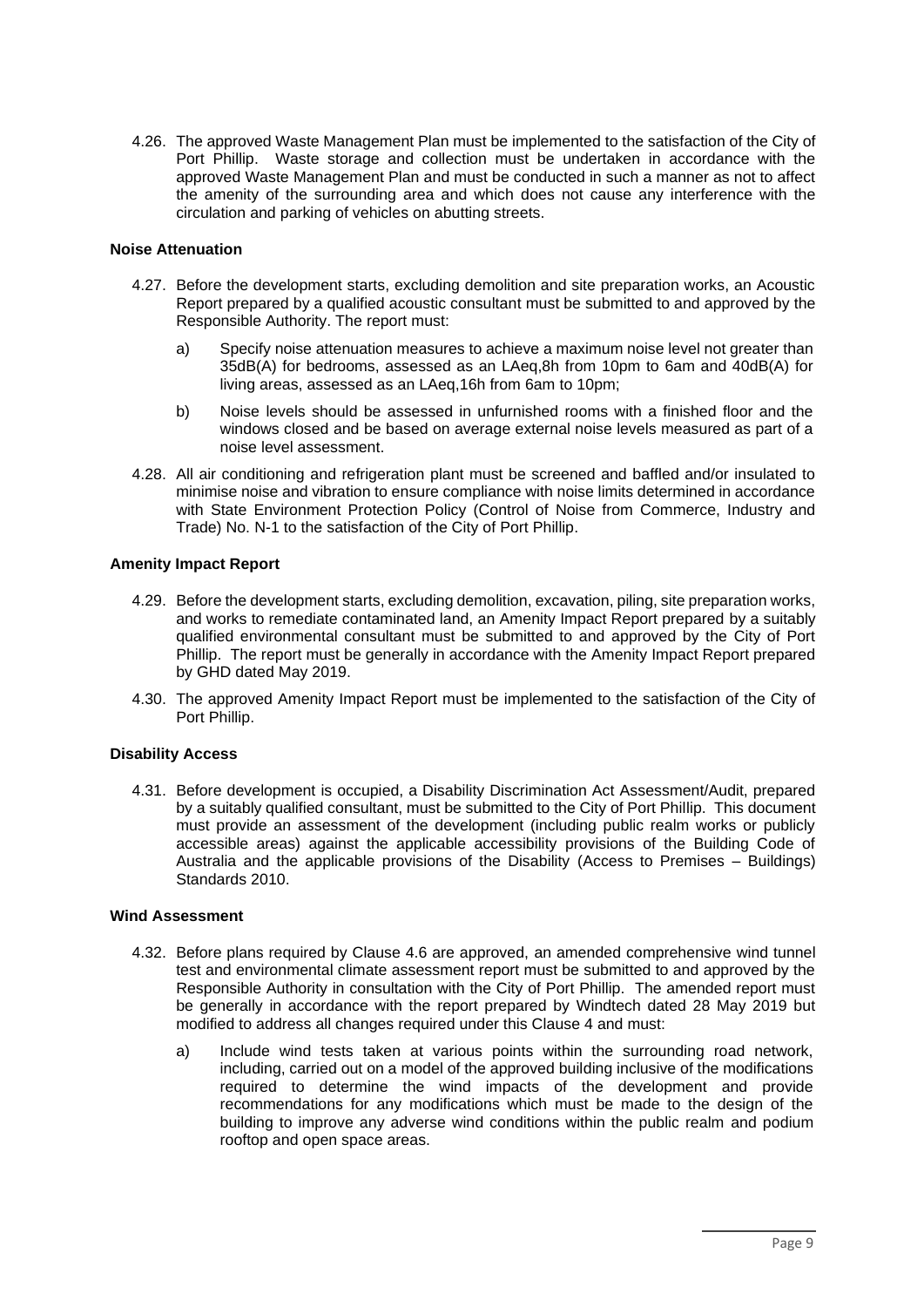- b) Demonstrate (or provided built form recommendations) that the development will ensure all publicly accessible areas, including footpaths will not be unreasonably affected by 'unsafe wind conditions' as specified in Table 7 of Schedule 32 to Clause 43.02 Design and Development Overlay of the Port Phillip Planning Scheme.
- c) Demonstrate (or provide built form recommendations) that the development will be able to achieve 'comfortable wind conditions' as specified in Table 7 of Schedule 32 to Clause 43.02 Design and Development Overlay of the Port Phillip Planning Scheme.
- 4.33. Any further modifications required to the development in order to ensure acceptable wind conditions to the surrounding streets and public areas must be carefully developed as an integrated high-quality solution with the architectural design and must not rely on street trees or wind amelioration screens within the public realm to the satisfaction of the City of Port Phillip.
- 4.34. The recommendations and requirements of the approved Wind Impact Assessment Report must be implemented to the satisfaction of the City of Port Phillip before the development is occupied.

## **Development Contribution**

- 4.35. Before the development starts, excluding demolition, excavation, piling, site preparation works, and works to remediate contaminated land, the owner of the land must enter into agreement(s) pursuant to section 173 of the *Planning and Environment Act 1987* with the Victorian Planning Authority and the Responsible Authority and make application to the Registrar of Titles to have the agreement(s) registered on the title to the land under section 181 of the Act to the satisfaction of the Responsible Authority. The agreement(s) must:
	- a) Require the developer to pay a development contribution of:
		- \$16,916.51 per dwelling;
		- \$191.51 per sqm of gross office/commercial floor area; and
		- \$159.59 per sqm of gross retail floor area.
	- b) Require that development contributions are to be indexed annually from 1 July 2020 using the Price Index of Output of the Construction Industries (Victoria) issued by the Australian Bureau of Statistics.
	- c) Require registration of the Agreement on the titles to the affected lands as applicable.
	- d) Include a schedule of the types of infrastructure to be delivered by the Victorian Planning Authority or their successor.
	- e) Confirm that contributions will be payable to the Victorian Planning Authority or their successor.
	- f) Confirm that the Victorian Authority Planning or its successor, will use the contributions to deliver the schedule of types of infrastructure.
	- g) Require payment of the development contribution/s before the earliest of the following:
		- The issue of an occupancy permit for the development; or
		- The issue of a statement of compliance in relation to the subdivision of the land in accordance with the development allowed under this specific control.
	- h) Confirm the procedure for refunding monies paid if an approved Development Contribution Plan or Infrastructure Contributions Plan for the area is less than the amount stipulated in the section 173 agreement.
	- i) Make provision for its removal from the land following completion of the obligations contained in the agreement.
	- j) Require the owner of the Land to pay all reasonable legal cost and expense of this agreement including preparation, execution and registration on title.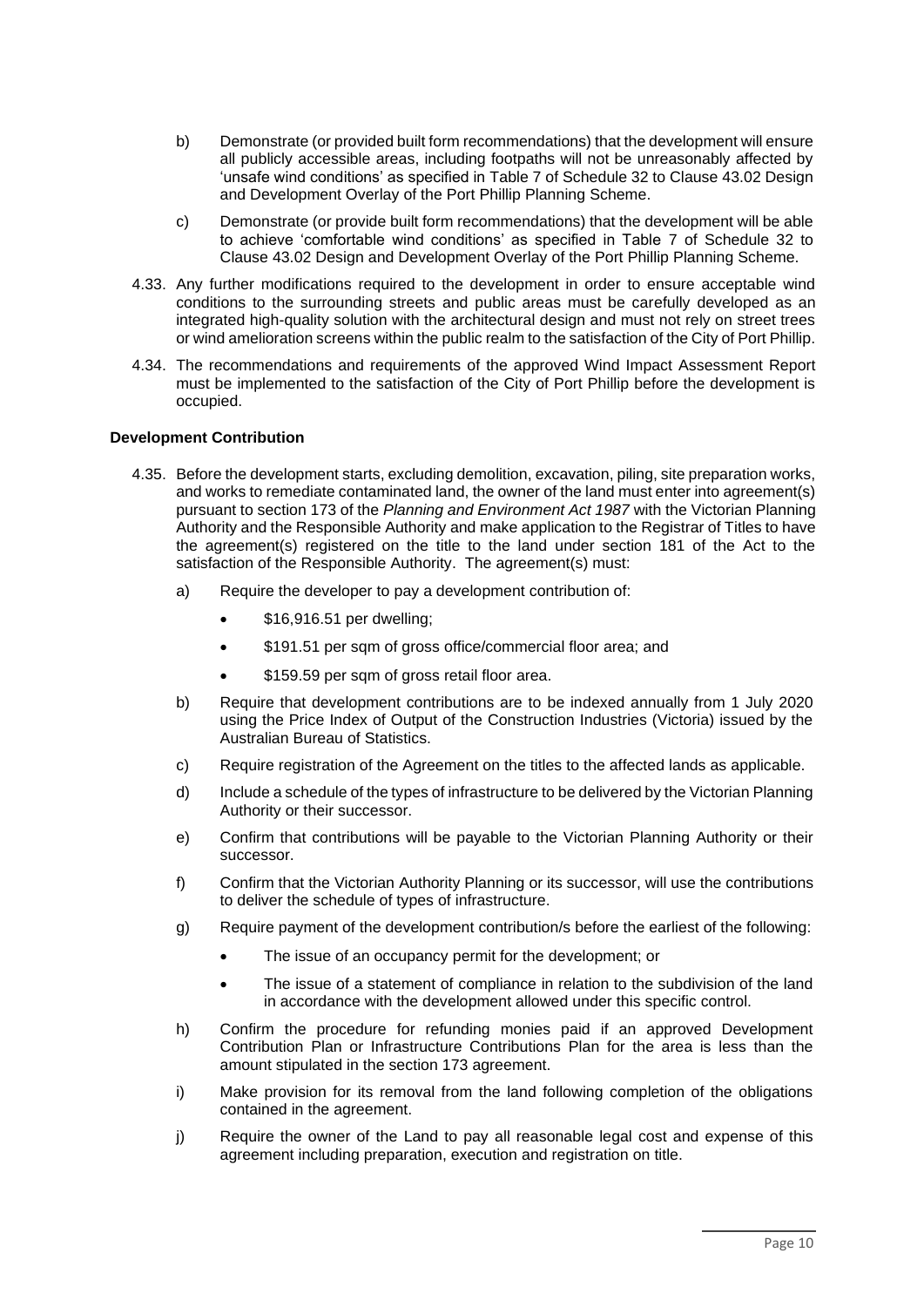#### **Drainage/Engineering**

- 4.36. Before the development starts excluding demolition, excavation, piling, site preparation works, and works to remediate contaminated land, or as otherwise agreed by the Responsible Authority , a stormwater drainage system design incorporating integrated water management design principles, must be submitted to and approved by the City of Port Phillip.
- 4.37. The stormwater drainage system must be constructed in accordance with the design approved under this Incorporated Document, connected to the existing stormwater drainage system and completed prior to the occupation of the building to the satisfaction of the City of Port Phillip.

## **Melbourne Water (Flooding, Drainage and Sea Level Rise)**

- 4.38. The internal finished floor level of lift lobbies and the concierge area must be set no lower than 3.05 metres to Australian Height Datum (AHD) which is 600mm above the applicable 2100 year flood level of 2.45 metres to AHD.
- 4.39. The finished floor levels of the truck bay and adjoining service areas (with the exception of the electrical substation) must be set no lower than 2.4 metres to AHD.
- 4.40. All areas accommodating electrical installations (e.g. electrical sub-stations, switch-rooms etc) must be set no lower than 3.0 metres to AHD, unless with the prior written consent of the relevant service authority.
- 4.41. The finished floor level of the bicycle storage area must be set no lower than 2.4 metres to AHD.
- 4.42. The entry points into the two internal pedestrian paths (corridors shown in dark blue on the plans – Drawing No. 1518, Revision D dated 20/05/2019) must ramp up internally to achieve a finished floor level no lower than 2.45 metres to AHD before reaching the internal stairwells, with a seamless transition from internal areas to the public realm.
- 4.43. All retail and commercial spaces fronting Bertie Street must be constructed with finished floor levels no lower than 2.45 metres to AHD with all other retail and commercial spaces constructed with finished floor levels no lower than 2.4 metres to AHD.

#### **Environmental Audit**

- 4.44. Before the development starts, excluding demolition, excavation, piling and site preparation works, and works to remediate contaminated land, or a sensitive use commences on the land, the Responsible Authority must be provided with either:
	- a) A certificate of environmental audit issued for the land in accordance with Part IXD of the *Environment Protection Act 1970*; or
	- b) A statement issued by an environmental auditor appointed under the Environmental *Protection Act 1970* in accordance with Part IXD of that Act that the environmental conditions of the land are suitable for the sensitive use.
- 4.45. Where a Statement of Environmental Audit is provided, all the conditions of the Statement of Environmental Audit must be complied with to the satisfaction of the Responsible Authority, prior to commencement of use of the site. Written confirmation of compliance must be provided by a suitably qualified environmental professional or other suitable person acceptable to the responsible authority. In addition, sign off must be in accordance with any requirements in the Statement conditions regarding verification of works.
- 4.46. If there are conditions on a Statement of Environmental Audit that the Responsible Authority considers require significant ongoing maintenance and/or monitoring, the applicant must enter into a Section 173 Agreement under the Planning and Environment Act 1987. The Agreement must be executed on title prior to the commencement of the use and prior to the issue of a Statement of Compliance under the Subdivision Act 1988. The landowner must meet all costs associated with drafting and execution of the Agreement, including those incurred by the Responsible Authority.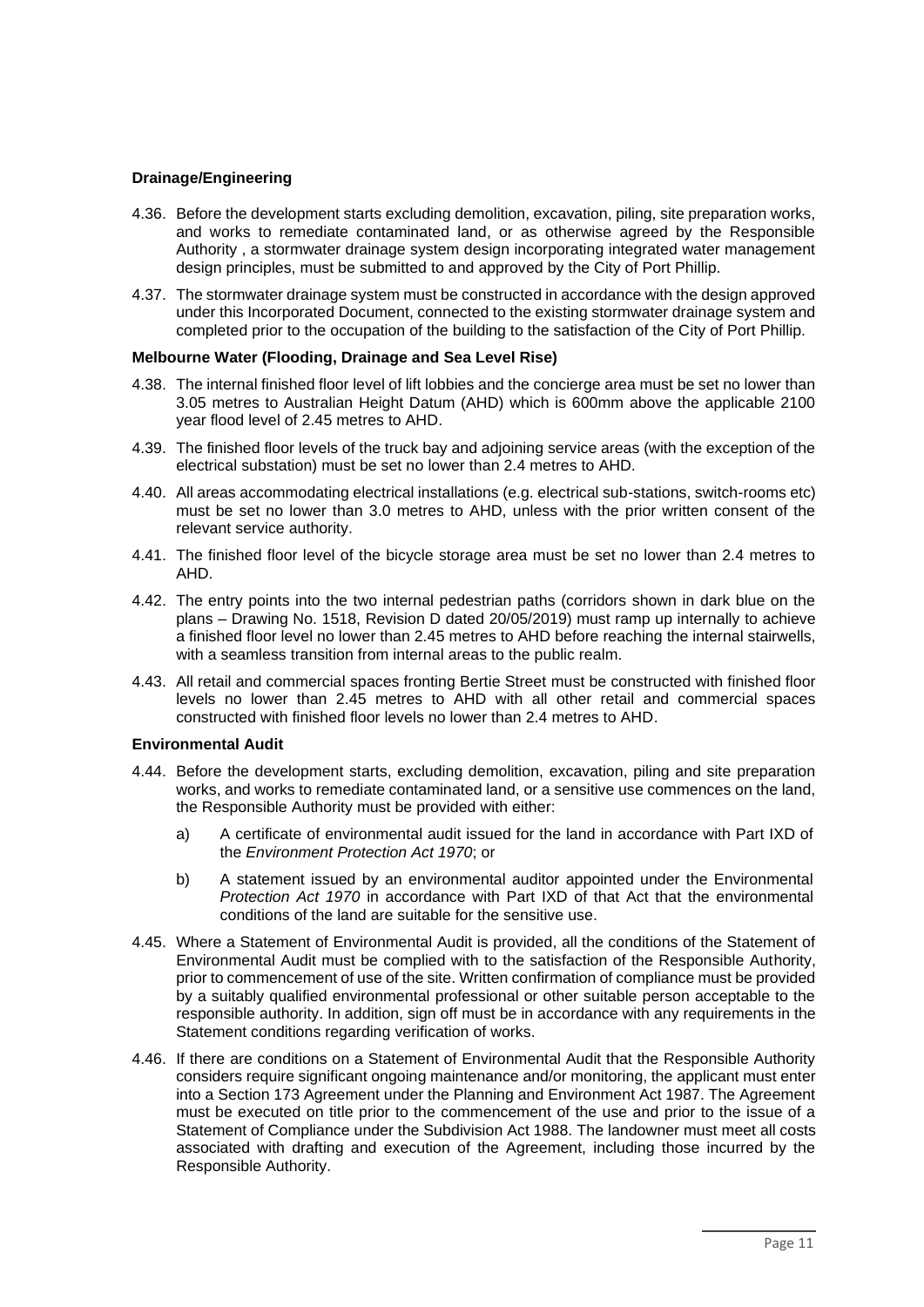#### **Environmentally Sustainable Design**

#### **Sustainability Management Plan & Water Sensitive Urban Design Response**

- 4.47. Before plans required by Clause 4.6 are approved, an amended Sustainability Management Plan and Water Sensitive Urban Design Response (WSUDR) must be submitted to, be to the satisfaction of and approved by the City of Port Phillip. The SMP and WSUDR must be generally in accordance with the Sustainability Management Plan & Water Sensitive Urban Design Response prepared by Ark Resources Reference: File 1014A - Revision I, dated 24 May 2019, but modified to show:
	- a) Details of external shading to habitable rooms in the north-east and north-west tower elevations (if proposed).
	- b) The number of bicycle spaces to be consistent with the architectural plans.
	- c) Rainwater tank capacity to meet the FBURA tank sizing requirement of  $0.5m^3$  per 10m<sup>2</sup> of roof catchment.
	- d) The rainwater tank to connected to all toilets throughout the development.
	- e) Design actions to minimise impacts of air pollution such as locating ventilation intakes on the side of the building away from the Westgate Freeway.
- 4.48. Where alternative Environmentally Sustainable Design measures are proposed to those specified in this condition, the City of Port Phillip may vary the requirements of this condition at its discretion, subject to the development achieving equivalent (or greater) ESD outcomes.
- 4.49. Prior to the occupation of the building, a report (or reports) from the author of the Sustainability Management Plan & Water Sensitive Urban Design Response approved under this Incorporated Document, or similarly qualified person or company, must be submitted to the satisfaction of the City of Port Phillip and must confirm all measures specified in the approved SMP and WSUD report have been implemented.

#### **Green Star rating**

- 4.50. Prior to the commencement of buildings and works, evidence must be submitted to the satisfaction of the City of Port Phillip, that demonstrates the project has been registered to seek a minimum 5 Star Green Star Design and As-Built rating (with a 10% buffer, achieving 66 points) with the Green Building Council of Australia.
- 4.51. Within 12 months of occupation of the building, certification must be submitted to the satisfaction of the City of Port Phillip, that demonstrates that the building has achieved a minimum 5 Star Green Star Design and As-Built rating (with a 10% buffer, achieving 66 points).

#### **Third pipe and rain tank water**

- 4.52. A third pipe must be installed for recycled water to supply non-potable uses within the development for toilet flushing, fire services, irrigation, laundry and cooling, unless otherwise agreed by the relevant water authority.
- 4.53. An agreed building connection point must be provided from the third pipe, designed in conjunction with the relevant water supply authority, to ensure readiness to connect to a future precinct-scale recycled water supply.
- 4.54. A rainwater tank must be provided that:
	- a) Has a minimum effective volume of 0.5 cubic metres for every 10 square metres of catchment area to capture rainwater from 100% of suitable roof rainwater harvesting areas (including podiums); and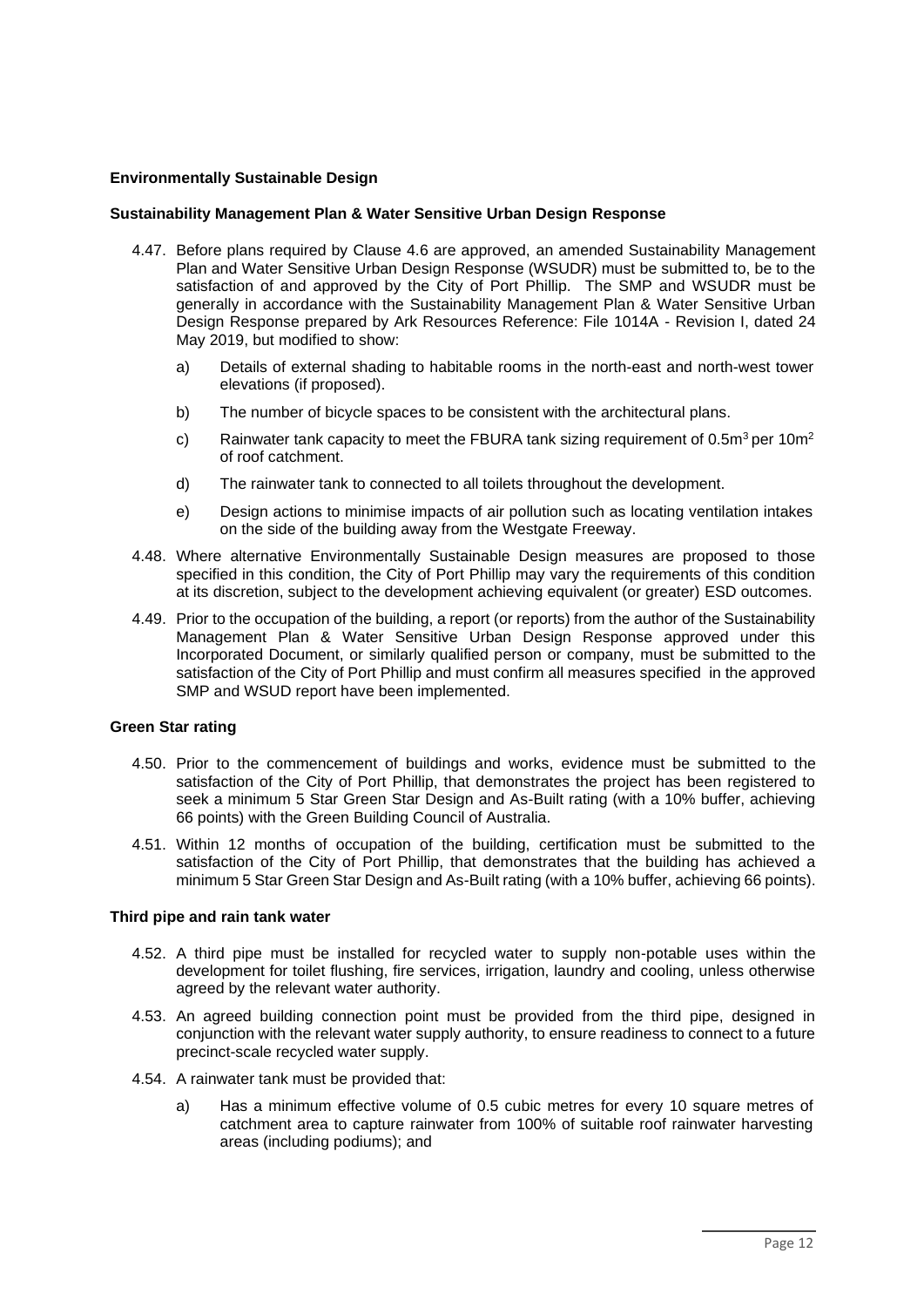- b) Is fitted with a first flush device, meter, tank discharge control and water treatment with associated power and telecommunications equipment approved by the relevant water authority.
- 4.55. Rainwater captured from roof harvesting areas must be re-used for toilet flushing and irrigation, or controlled release.

## **3D Model**

4.56. Before the development starts, excluding demolition, excavation, piling, site preparation works, and works to remediate contaminated land (or as otherwise agreed with the Responsible Authority), a 3D digital model of the development and its immediate surrounds must be submitted to and approved by the Responsible Authority. The 3D model must be in accordance with the *Technical Advisory Note for 3D Digital Model Submissions* prepared by the Department of Environment, Land, Water and Planning.

#### **Building Appurtenances**

4.57. All building plant and equipment on the roofs and public thoroughfares must be concealed to the satisfaction of the City of Port Phillip.

## **City of Port Phillip Engineering Requirements**

- 4.58. Before the issue of a Statement of Compliance for the subdivision of the land or occupation of any building approved under this control, the following must be undertaken or caused to be provided to the satisfaction of the City of Port Phillip:
	- a) The land must be independently drained and provided with a legal point of discharge;
	- b) Full construction of all new roads and footpaths, and drainage at no cost to the City of Port Phillip unless otherwise agreed;
	- c) Fire plugs and water supply in accordance with the requirements of the Metropolitan Fire and Emergency Services (MFB) 'Planning Guidelines for Emergency Vehicle Access and Minimum Water Supplies within the Metropolitan Fire District (Guideline No: GL-27)' to the satisfaction of the City of Port Phillip Fire Safety Officer and the Chief Officer of the Metropolitan Fire Brigade;
	- d) Vehicle crossings;
	- e) Underground reticulated water (including dual reticulation and a connection point to connect to a potential future precinct scale alternative water supply via a third pipe network), sewerage, gas, electricity and telecommunications located and bundled (utilising common trenching) to the satisfaction of the City of Port Phillip and the relevant servicing authority(s).
	- f) Payment to the City of Port Phillip of a supervision fee equivalent to 2.5% of the actual cost of street construction works as specified in the relevant Street Construction Contract Schedule for the roadway to be transferred to the City of Port Phillip as a public road.
	- g) Issue of a Final Completion Certificate by the City of Port Phillip Asset Management Section, for the acceptance of street construction, site grading etc;
	- h) Infill planting of mature (2-3 metres height) street trees (of an approved species, number and location) along Bertie Street;
	- i) Filling, shaping and grading of the land to drain satisfactorily to an approved place of discharge;
	- j) Street nameplates or payment in this respect;
	- k) Steel or concrete poles for public street lighting;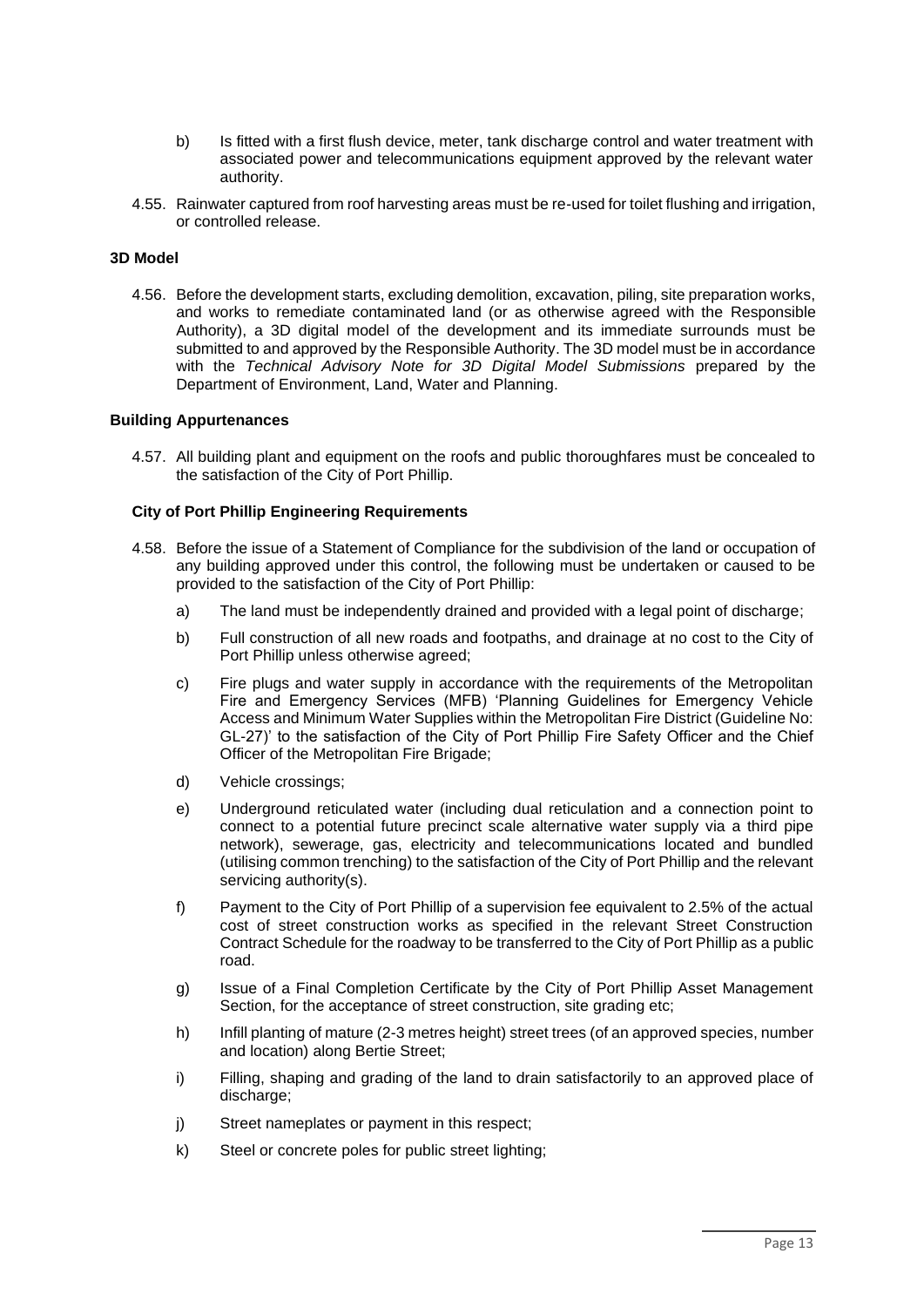- l) Street lighting in accordance with the relevant Australian Standard;
- m) Payment of a bond, to be held by the City of Port Phillip, to ensure that all works are satisfactorily completed (including defect rectification), and landscaping works are maintained to the satisfaction of the City of Port Phillip for a period of 12 months, after which the City of Port Phillip would assume responsibility for maintenance of landscaping works within the public roads;
- n) A full set of 'as constructed' digitised construction plans for works, roads and drainage;
- o) A certified plan showing the extent and depth of fill in excess of 300mm placed on the land.

# **Advertising Signs**

4.59. No advertising signs either external or internal to the building/s shall be erected, painted or displayed without the prior written approval of the City of Port Phillip.

## **Department of Transport (Network Planning – Transport Group)**

- 4.60. Before the development is occupied a Green Travel Plan (GTP) must be submitted to and approved by the Department of Transport. The Green Travel Plan must include, but not be limited to, the following:
	- a) Objectives for the GTP. The objectives must be linked to measurable targets, actions and performance indicators.
	- b) A description of the existing active private and public transport context.
	- c) Initiatives that would encourage [residents/employees/visitors/customers/students] of the development to utilise active private and public transport and other measures that would assist in reducing the amount of private vehicle traffic generated by the site including but not limited to:
		- Resident/employee/student welcome packs (e.g.: including provision of Myki/public transport travel card);
		- Promotion of various public transport smartphone applications, such as the Public Transport Victoria app and/or train or tram tracker;
		- Installation of tram, train and bus timetables in prominent locations in lifts and public areas (on noticeboards, etc);
		- Installation of signs in prominent locations advising of the location of existing and proposed car-share schemes, bicycle parking facilities for residents and visitor, tram stops, taxi ranks, railway stations, bus stops and bicycle paths; and
		- Installation of signage and wayfinding information for bicycle facilities and pedestrians pursuant to Australian Standard AS2890.3.
	- d) Timescale and costs for each action initiative.
	- e) The funding and management responsibilities, including identifying a person(s) responsible for the implementation of actions initiatives.
	- f) A monitoring and review plan requiring annual review for at least five years.

# **Affordable Housing**

4.61. Before the development starts, excluding demolition, bulk excavation, piling, site preparation works, and remediation works, the owner must enter into an agreement with the Responsible Authority and City of Port Phillip under section 173 of the *Planning and Environment Act 1987*, to the satisfaction of the Responsible Authority, for the delivery of affordable housing (as defined in the *Planning and Environment Act 1987*).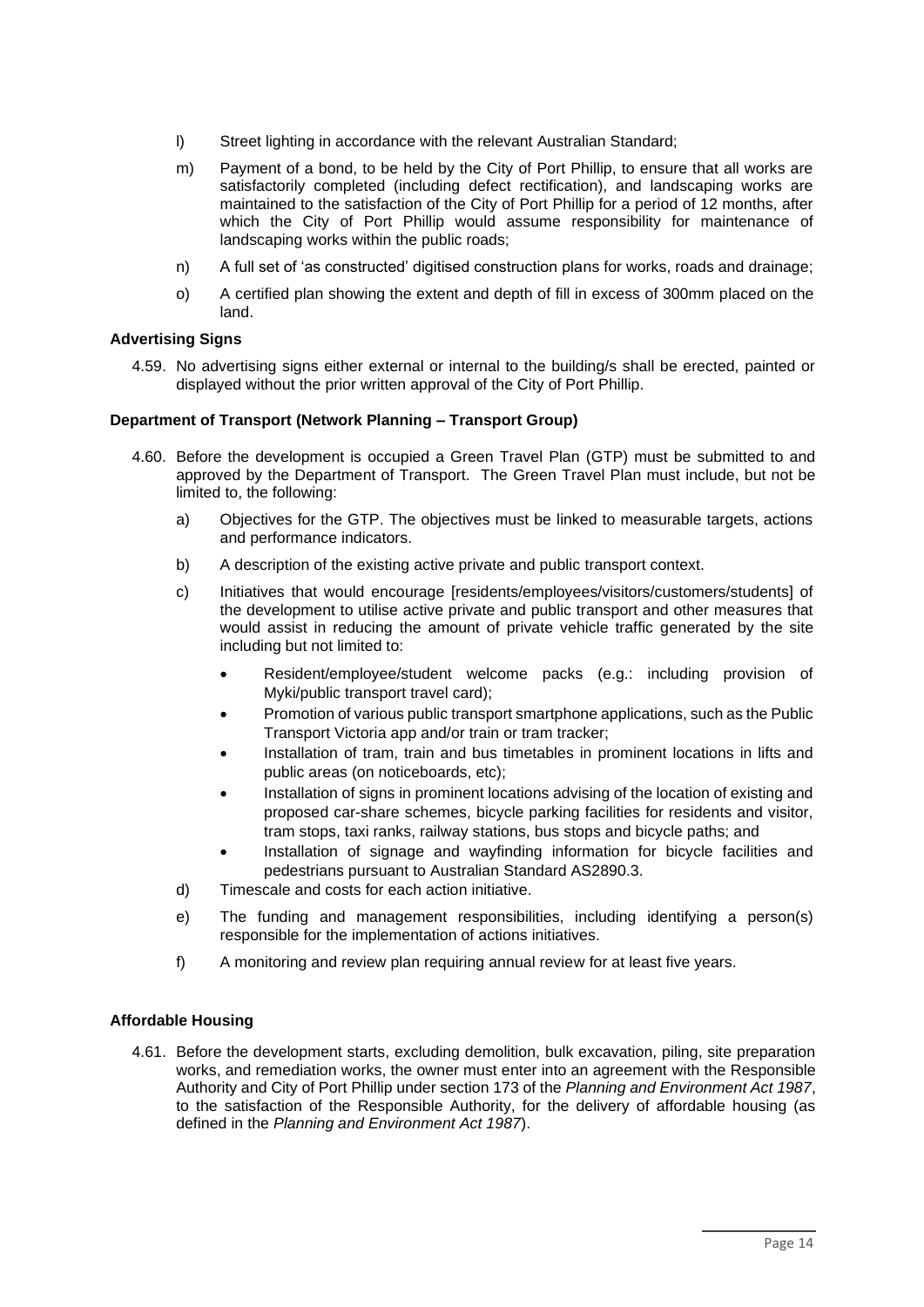- 4.62. The agreement must be registered on title to the land and the owner must be responsible for the expense of preparation and registration of the agreement including the Responsible Authority and Port Phillip City Council's reasonable costs and expenses (including legal expenses) incidental to the preparation, registration and ending of the agreement (where applicable).
- 4.63. The agreement must be in a form to the satisfaction of the Responsible Authority and the City of Port Phillip and must include covenants that run with title to the land to:
	- a) Provide for the delivery of at least 6 percent of the total number of dwellings, for affordable housing as defined by Section 3AA of the Planning and Environment Act 1987, before the development is occupied. This may be provided by utilising one or more of the following mechanisms for the delivery of affordable housing:
		- i) Transferring dwellings within the development to a registered housing agency or other housing provider or trust entity approved by the Responsible Authority at a minimum 35% discount to market value; or
		- ii) leasing the dwellings within the development as affordable housing under the management of a registered housing agency, housing provider or trust approved by the Responsible Authority at a minimum 35% discount from market rent for a period no less than 30 years the building approved under this control. The overall value of the leased dwellings must be equivalent or higher than 4.63(a) (i);
		- iii) any other mechanism providing a contribution of equivalent or higher value to Clause 4.63(a)(i) to the satisfaction of the Responsible Authority.
	- b) The affordable housing delivered under Clause 4.63(a) must:
		- i) be delivered within the development approved by this control;
		- ii) take the form of one or two or three bedroom dwellings representative of the approved dwelling mix;
		- iii) be functionally and physically indistinguishable from conventional dwellings within the development;
		- iv) include access to all common facilities within the building, including communal open space, swimming pool and gymnasium at no extra fee for occupants of affordable housing dwellings;
		- v) allocate one or more bicycle parking space allocated per dwelling for the term of the agreement,

unless otherwise agreed in writing by the Responsible Authority.

- c) Provide that if the affordable housing is delivered under Clause  $4.63(a)(ii)$ , the agreement must contain a mechanism for review of the minimum discount from market rent by reference to updated income and rental figures upon request by the Responsible Authority to ensure the housing continues to meet the definition of Affordable housing in the *Planning and Environment Act 1987* and by reference to relevant Regulations, Ministerial Notices, Orders in Council and the like.
- 4.64. The agreement may provide that:
	- a) In lieu of delivering all or part of the affordable housing in accordance with Clause 4.63(a), the Responsible Authority may agree to payment of an equivalent amount of money to a registered housing agency or other housing provider or trust to be expended for affordable housing in the Fishermans Bend Urban Renewal Area provided the Responsible Authority and the City of Port Phillip are satisfied that:
		- i) the owner has made best endeavours to secure a registered housing agency recipient or other housing provider or trust for the affordable housing and has not been successful; and
		- ii) the payment amount is equivalent to the value of the affordable housing that would otherwise have to be delivered less the value of any affordable housing provided within the development.